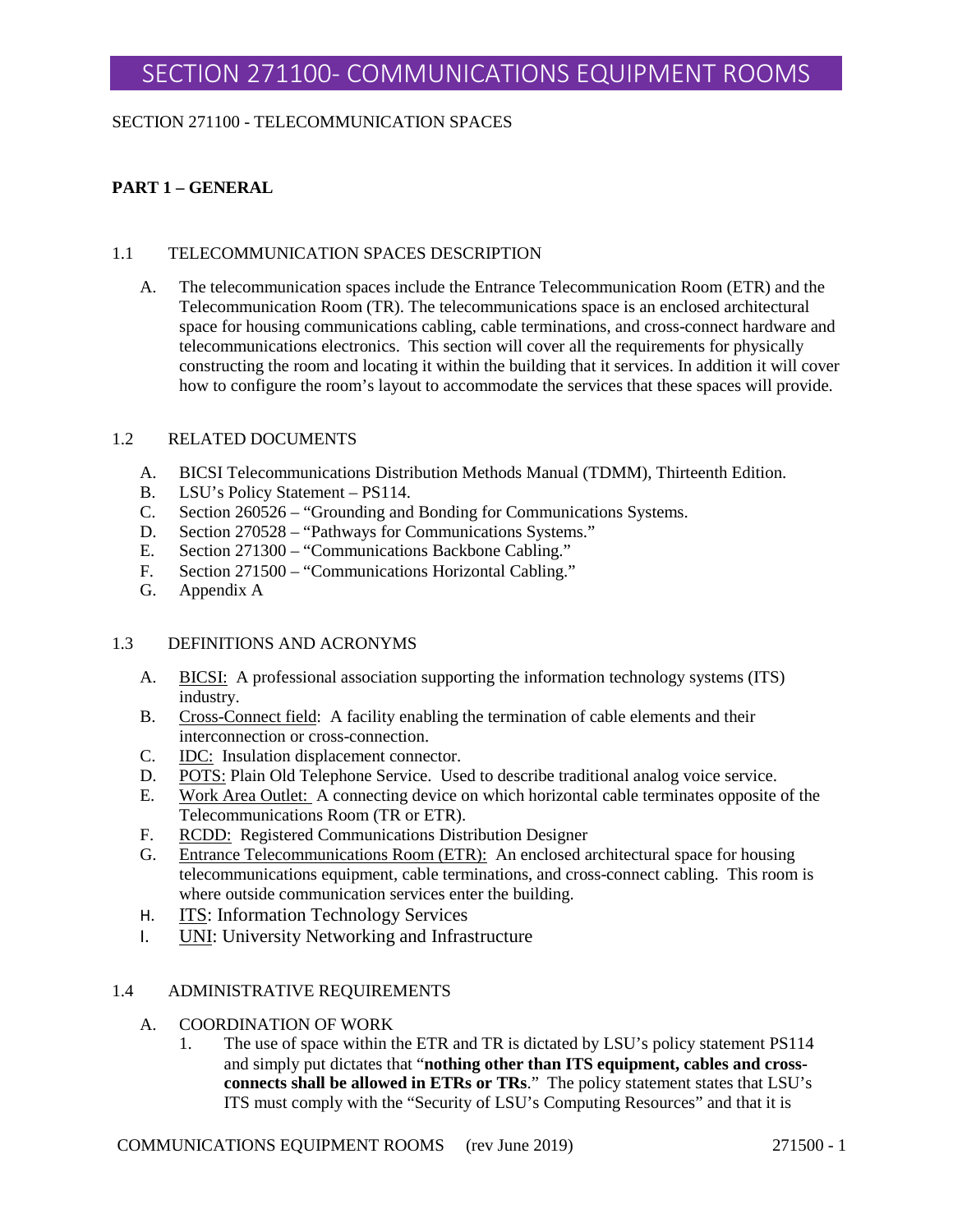"necessary to minimize the possibility of unauthorized access to protected information and the University's information technology infrastructure."

2. Although a general diagram of the layout of the ETR & TR is given in Appendix A Figures 1  $\&$  2, the sub-contractor for the telecommunications work shall coordinate with LSU Information Technology Services the configuration and layout of the ETR and TR prior to any equipment, cables, terminations or cross-connections being installed.

# **PART 2 - PRODUCTS**

### 2.1 BACKBOARDS/ WALL LINING

A. Plywood, 4' x  $8'$  x  $\frac{3}{4}$ " A/C grade with A side out. The plywood shall be fire-rated and the label that proves the rating shall be exposed and visible after the board is installed. If the plywood is required to be painted, it shall be finished in a light color to increase illumination (this paint does not need to be fire retardant). Comply with requirements in Section 099123 "Interior Painting" for painting backboards. DO NOT paint over manufacturer's label that proves the backboard is fire-rated.

### 2.2 EQUIPMENT RACK / FRAME

- A. 2-Post Rack
- B. 4-Post Frame
- C. Racks and frames are to be constructed of aluminum and black in color.
- D. Seven (7') foot high, nineteen (19") inch wide, and 29" deep rack space (for 4 post frame).
- E. Panel mounting holes are to be #12-24 tapped on EIA-310-D universal spacing on both front and rear of rack/frame. Square mounting holes are not allowed.
- F. Rack mounting units are to be marked and numbered on the channels.
- G. The rack/frame must be self-supporting with base suitable to floor mount.
- H. Must be equipped with the proper grounding lugs to assure proper grounding and bonding of the rack.
- I. Chatsworth, 4-post, Black, frame(or approved equal)
	- 1. Part Number 50120-703
- J. Chatsworth, 2-post, Black, Rack (or approved equal)
	- 1. Part Number 55053-703

### 2.3 VERTICAL CABLE MANAGEMENT FOR EQUIPMENT RACK / FRAME

- A. Metal or plastic, with integral wire retaining fingers.
- B. Vertical cable management panels shall have front and rear channels, with covers.
- C. Management shall be black in color.
- D. Panduit, vertical management, black
	- 1. Part Number PR2VD06

### 2.4 LADDER TRAY:

A. Tray is to be constructed of aluminum, at least 12" wide and black in color/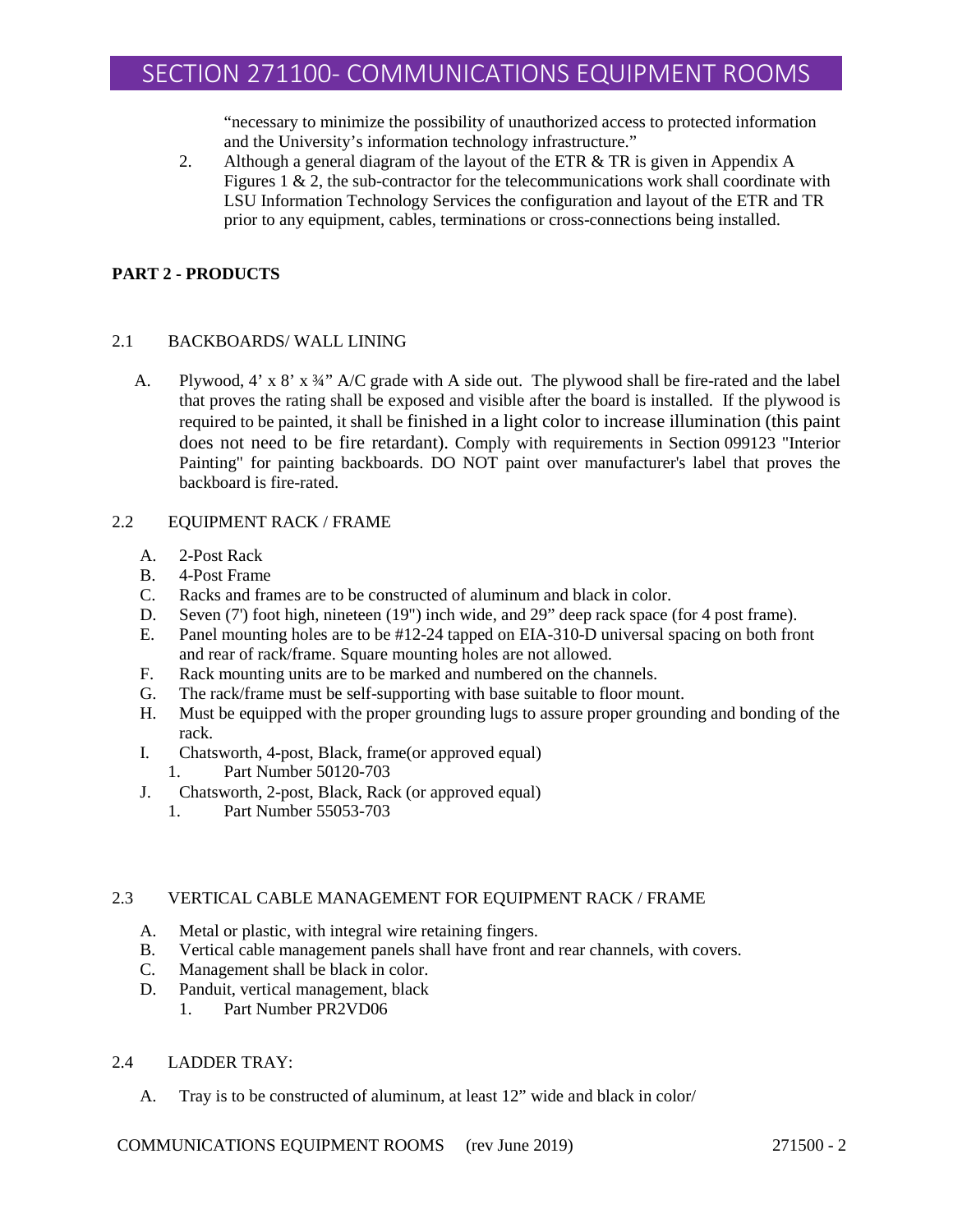- B. Tray must be installed with the proper mounting hardware to securely fasten the tray to the walls and the top of the Floor-Mounted Racks.
- C. Must be equipped with the proper grounding lugs to assure proper grounding and bonding of the tray.
- D. The ladder tray should be selected to support the amount of cable at a 50 percent fill ratio per ANSI/TIA/EIA 569-A.
- E. All the proper accessories to install a complete system will be provided by the contractor.
- F. Water fall brackets shall be utilized to transition cable from the ladder tray.

#### 2.5 LABELING

1. Comply with TIA/EIA-606-A and UL 969 for a system of labeling materials, including label stocks, laminating adhesives, and inks used by label printers. Labels shall be made using a mechanical label maker. Permanent marker, ink pen, and/or pencil labels shall not be accepted. All labels shall be permanent; no hanging/paper tags.

### **PART 3 – EXECUTION**

- 3.1 General Communications Equipment Room Requirements:
	- A. **LAYOUT:** Room configuration will be laid out in accordance with the Appendix figures 1 thru 5. If any changes are needed to the basic flow and layout of the rooms, then the contractor's RCDD shall coordinate those changes through LSU's ITS department.

# **B. Telecommunications rooms shall contain communications equipment only.**

- C. ITS recommends that no Telecommunications Room shall be used as a pass thru for any other building services such as water, gas, exhaust vents, etc., but if it is necessary to do so, then there SHALL BE NO maintenance valves in the TR. If unions are needed in piping, then those unions shall be situated such that none are positioned above any IT electronics devices.
- D. **SIZE:** Telecommunication Rooms (TR) shall be sized according to the usable floor space that will be served from that room. These are minimum sizes for TRs and the use of the TR should be considered when determining size. All TRs shall have a minimum ceiling height of 8 ½' above finished floor. Entrance TRs service usable floor space in addition to servicing other TRs and housing special equipment to terminate entrance cables; therefore, the size of the room should be increased by 2ft in both directions (i.e. increase 10ft x 8ft to 12ft x 10ft).

| Servicing Area:                     | TR Dimensions:    |
|-------------------------------------|-------------------|
| 5,000ft2 or less                    | $10$ ft x $8$ ft  |
| 5,000ft2 to $8,000$ ft <sup>2</sup> | $10$ ft x $9$ ft  |
| 8,000ft2 to 10,000ft <sup>2</sup>   | $10$ ft x $10$ ft |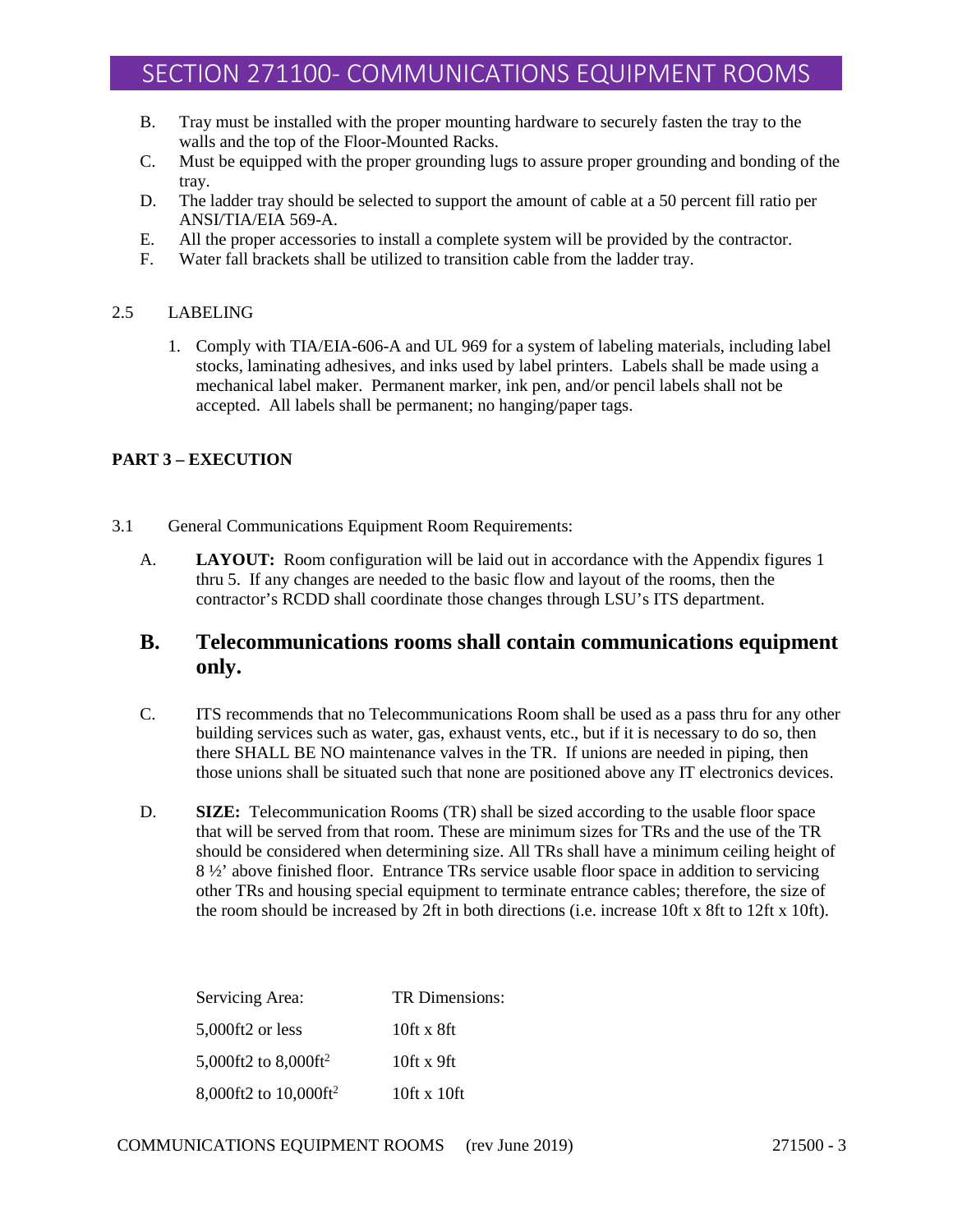$*$ If more than 10,000ft<sup>2</sup> of floor space is to be serviced from one TR then consider a second TR or get approval and dimensions from LSU's Information Technology Services-University Networking and Infrastructure.

- **E. POSITIONING:** Each floor shall contain a telecommunications room. Telecommunications rooms shall be stacked vertically wherever possible. In general, telecommunications rooms should be placed centrally in the building. Central location of telecommunications rooms reduces the length of cable to each workstation. If there will be more than one telecommunications room per floor, then they shall be equally distributed away from possible sources of electromagnetic interference such as electric motors or transmitters.
- F. **DISTANCES:** Telecommunications Rooms (TR's) shall be located such that the length of the cable installed from the TR to all station terminations served by that room is less than two-hundred-ninety-five feet (295'). If that distance will be exceeded, then a second TR must be located on the same floor. The distance between TR and TR shall not exceed threehundred-fifty feet (350').
- G. **ELECTRICAL SERVICE:** Telecommunications rooms shall contain one double duplex 120V 20A non-switched receptacle for each 6 feet of wall space. Each receptacle shall be wired to an individual 20A breaker and the breaker panel shall be clearly marked with the word "COMMUNICATIONS", the telecommunications room number and the receptacle number. Receptacles should be evenly placed around the telecommunications room, eighteen inches (18") AFF (above finished floor), in accordance with NEC specifications and/or local fire codes. Regardless of TR size a room shall have no less than 2 separate double duplex 120V 20A non-switched receptacle. The Entrance Telecommunications Room shall also contain one 208V 20A non-switched receptacle with a L620 type receptacle, located on wall behind the floor mounted equipment rack. This circuit shall be connected to emergency generator for the building. In ETR and TRs, install at least one double duplex 120V 20A nonswitched circuit located behind the floor mounted equipment rack and connect to emergency generator for the building. Coordinate location of power raceways and receptacles with locations of communications equipment requiring electrical power to operate.
- H. **HVA**C: Telecommunications rooms will house active electronic components. These rooms must maintain certain environmental conditions. Equip all telecommunications rooms to provide an appropriate atmosphere for these components on a year-round basis. Maintain positive pressure within these spaces with a minimum of one air change per hour. Connect emergency power to HVAC systems that serves the Telecommunications Room.

Heat load  $-$  1/2 Ton or 6000 BTU

Caution: Connection to the building HVAC system usually does not provide proper environmental control year-round due to the use of this system for heating during the winter. The Telecommunications Room cannot tolerate any heat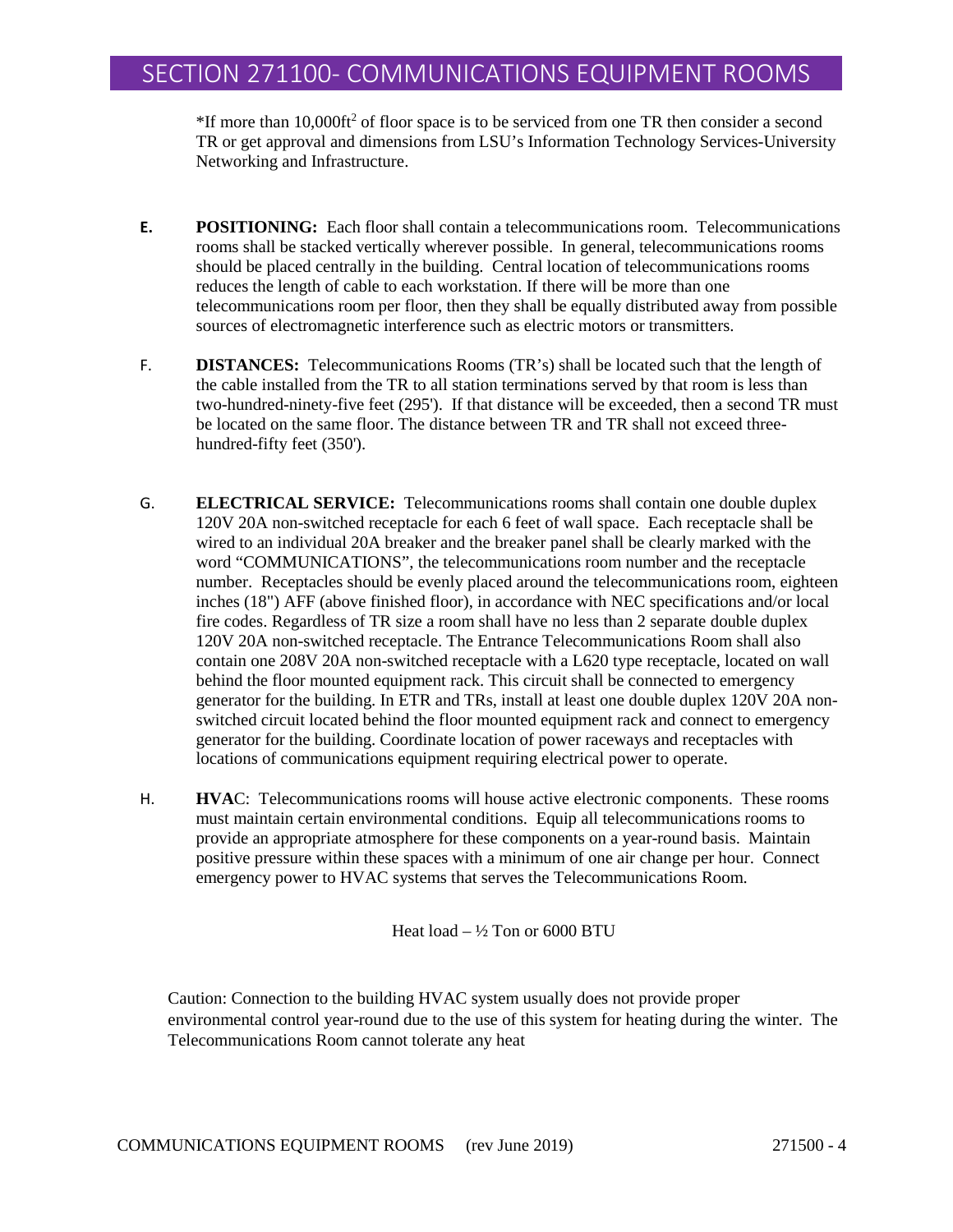I. **LIGHTING:** All telecommunications rooms must be 500 lux (50-foot candles) at a distance of three feet (3') above the finished floor. This lighting must be achieved using long lasting fluorescent lamps. Ceiling lights must be fused on a separate breaker and be provided with a switch located immediately inside the access door to each room.

### J. **WALL AND FLOOR PREPARATION:**

- 1. All telecommunications room (TR) walls must be completely covered with plywood. The plywood will cover the wall from the finished floor to a minimum height of eight feet (8') or to the ceiling.
- 2. If it is required to paint the plywood, plywood must be painted with a light color to increase illumination. The contractor must make sure that the rating labels / stamps are visible for the Fire Marshall's inspection.
- 3. Due to dusting characteristics of concrete, all such interior floor surfaces shall be painted or tiled and finished in a light color to increase illumination. Telecommunications rooms will not be carpeted.
- K. **ROOM ACCESS:** Door access to the Telecommunication rooms shall be accessible via main hallways and common areas. No TR shall be located such that a technician has to gain access through a secured area or potentially secured area. All Telecommunication rooms shall be keyed with the LSU Facility Services "Best GM201" key. The doors of the TR must swing outward.

# 3.2 INSTALLATION

- A. Comply with NECA 1.
- B. Comply with BICSI TDMM for layout and installation of communications equipment rooms.
- C. Coordinate layout of all Telecommunication Rooms with the LSU Information Technology Services /University Networking and Infrastructure personnel .
- D. Coordinate location of power raceways and receptacles with locations of communications equipment requiring electrical power to operate.
- E. The Entrance Telecommunications Room must be equipped with two (2) 19" aluminum relay racks which are anchored to the floor and are supported from the wall with a 12" ladder tray. The tray will be used to support the racks and also to transition communication cables to the rack. No cables will free span from the wall to the rack. This room must be equipped with a Telecommunications Main Grounding Busbar (TMGB) that will be bonded to main building electrical ground, the building protectors for the telephone entrance cable, and the relay racks. All bonding in this room must be accomplished using a #6 AWG stranded copper conductor with a green jacket. The CATV area must contain enough hinged wall brackets for the amount of panels needed. The entrance TR will be laid out in the manner listed in Appendix A figure 1.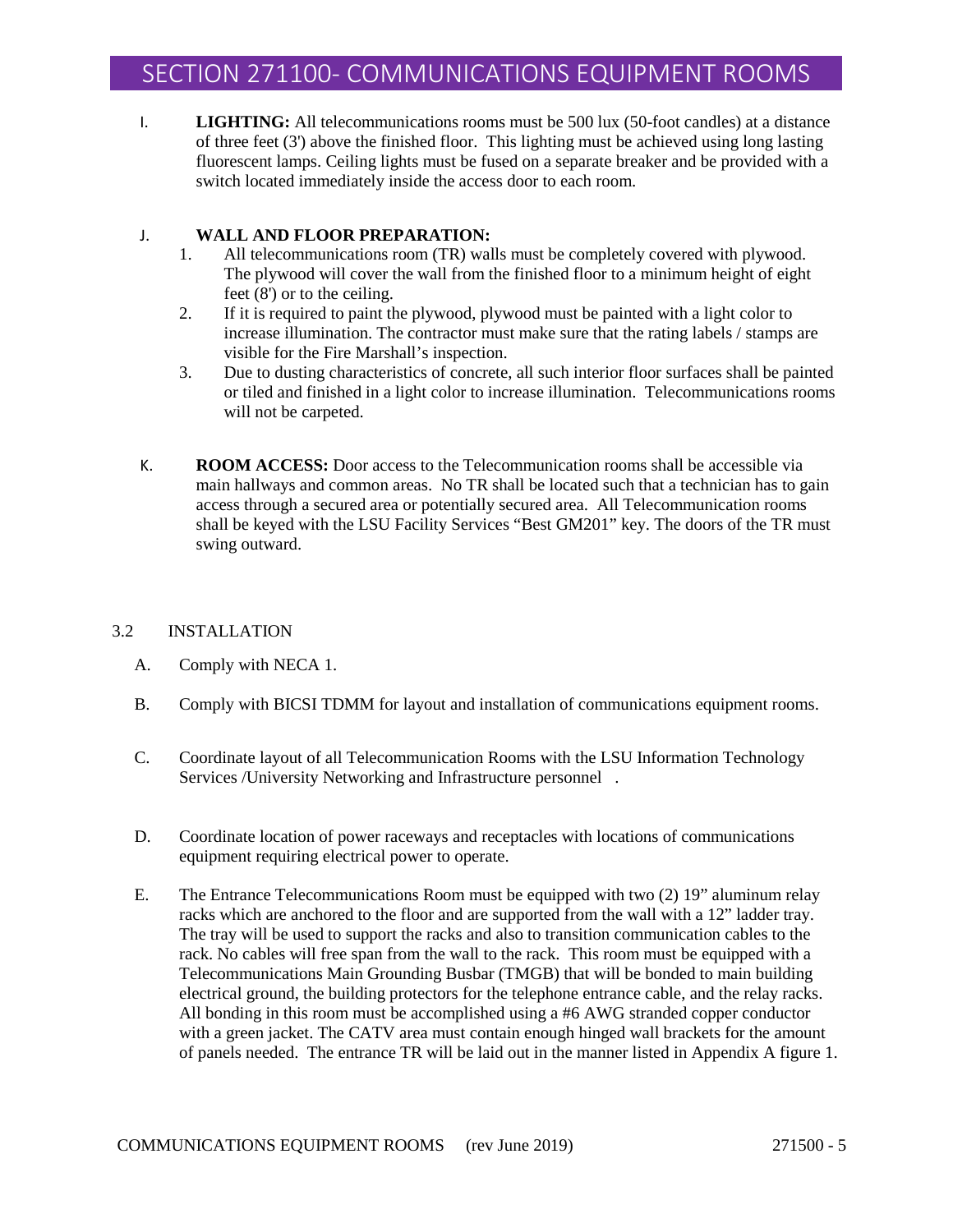F. The Telecommunication Rooms (TR) must be equipped with one (1) 19" aluminum relay rack which is anchored to the ground and supported from the wall with a 12" ladder tray. The tray will be used to support the racks and also to transition the cables to the rack. No cables will free span from the wall to the rack. This room must contain a Telecommunications Grounding Busbar (TGB) which is bonded to the nearest TR or Entrance TR and to the relay rack. All walls must be lined with  $\frac{3}{4}$ " AC grade plywood which is fire retardant or painted with two coats of fire retardant paint. All bonding in this room must be accomplished using a #6 AWG stranded copper conductor with a green jacket. The CATV area must contain enough hinged wall brackets for the amount of panels needed. The TR will be laid out in the manner listed in Appendix A figure 2.

#### 3.3 IDENTIFICATION

A. LSU deploys its own labeling scheme. All cabling and terminations shall be labeled as follows: 1. General infrastructure labeling:

> Permanently label all terminal strips, junction boxes, pull points and conduit runs as per telephone industry standards and these specifications.

- a. Room Numbers: Only room numbers specifically provided and/or approved by the LSU Office of Campus Planning shall be used for labeling; labels utilizing room numbers provided solely by the architect shall not be used.
- b. Equipment racks: Label equipment racks, naming the leftmost unit "Rack 1," and incrementally increasing the number by 1 as you move to the right.
- c. Patch Panels: Label the patch panels by row of 24 in each rack, naming the uppermost unit "1," and incrementally increasing the number by 1 as you move to the bottom. Note: **Do not** number the individual patch panels; **Do** number the individual rows.
- 2. Equipment room terminations: All Cables and All termination fields shall be labeled.
	- a. Data outlets: Each data jack shall be labeled. Labels shall be affixed to the patch panel at a point adjacent to the jack being labeled, and include the official far-end room number – no hyphens - followed by a colon, followed by the number of the faceplate which contains the far-end jack. Example: 1103B:2
	- b. Feeder cables: All cables that feed other communications closets shall be labeled/tagged as to the location of other end of that particular cable. The patch panels or punch downs where that cable is terminated shall also be labeled in the same manner (label cable and termination field).
- 3. Documentation (Data Cable Labels Only): The contractor shall provide the LSU Information Technology Services-networking and Infrastructure with both a printed and a software media copy of a Microsoft Excel, Corel,